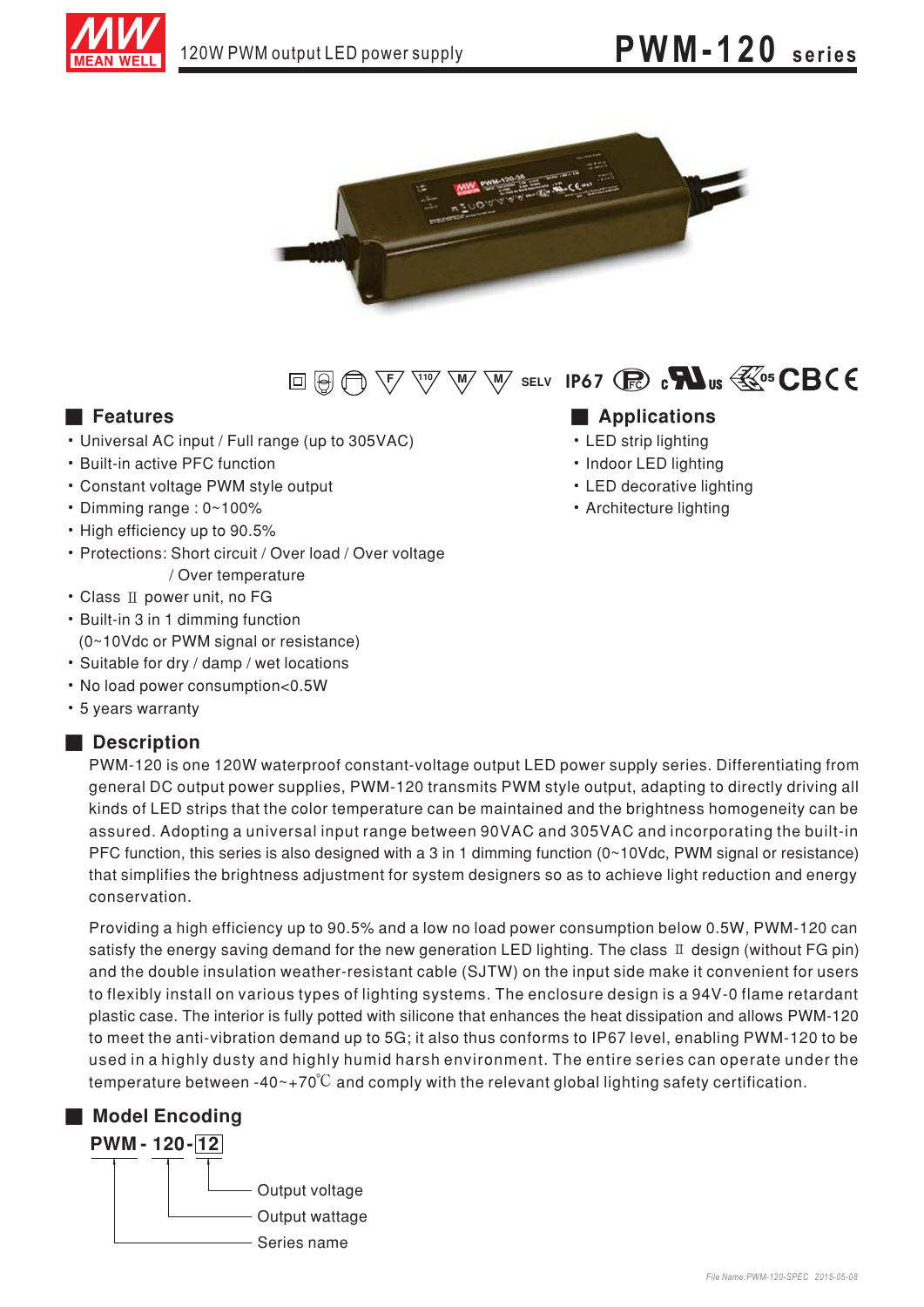

## **SPECIFICATION**

| <b>MODEL</b>                      |                                                   | PWM-120-12                                                                                                                                                                                                                                                | PWM-120-24      | PWM-120-36 | PWM-120-48 |
|-----------------------------------|---------------------------------------------------|-----------------------------------------------------------------------------------------------------------------------------------------------------------------------------------------------------------------------------------------------------------|-----------------|------------|------------|
| <b>OUTPUT</b>                     | <b>DC VOLTAGE</b>                                 | 12V                                                                                                                                                                                                                                                       | 24 <sub>V</sub> | 36V        | 48V        |
|                                   | <b>RATED CURRENT</b>                              | 10A                                                                                                                                                                                                                                                       | 5A              | 3.4A       | 2.5A       |
|                                   | <b>RATED POWER</b>                                | 120W                                                                                                                                                                                                                                                      | 120W            | 122.4W     | 120W       |
|                                   | <b>DIMMING RANGE</b>                              | $0 - 100\%$                                                                                                                                                                                                                                               |                 |            |            |
|                                   | <b>PWM FREQUENCY (Typ.)</b>                       | 300Hz                                                                                                                                                                                                                                                     |                 |            |            |
|                                   | <b>VOLTAGE TOLERANCE</b>                          | ±4.0%                                                                                                                                                                                                                                                     | ±4.0%           | ±2.0%      | ±1.0%      |
|                                   |                                                   | SETUP, RISE TIME Note.2 500ms, 80ms 230VAC / 115VAC at full load                                                                                                                                                                                          |                 |            |            |
|                                   | <b>HOLD UP TIME (Typ.)</b>                        | 16ms/230VAC<br>16ms/115VAC at full load                                                                                                                                                                                                                   |                 |            |            |
| <b>INPUT</b>                      | <b>VOLTAGE RANGE</b>                              | $90 - 305$ VAC<br>$127 - 431VDC$                                                                                                                                                                                                                          |                 |            |            |
|                                   | <b>FREQUENCY RANGE</b>                            | $47 \sim 63$ Hz                                                                                                                                                                                                                                           |                 |            |            |
|                                   | <b>POWER FACTOR (Typ.)</b>                        | PF>0.97/115VAC, PF>0.96/230VAC, PF>0.94/277VAC at full load (Please refer to "Power Factor Characteristic" curve)                                                                                                                                         |                 |            |            |
|                                   |                                                   | TOTAL HARMONIC DISTORTION THD<20% when output loading≧60% at 115VAC/230VAC input and output loading≧75% at 277VAC input                                                                                                                                   |                 |            |            |
|                                   | <b>EFFICIENCY (Typ.)</b>                          | 88%                                                                                                                                                                                                                                                       | 90%             | 90%        | 90.5%      |
|                                   | <b>AC CURRENT (Typ.)</b>                          | 1.3A/115VAC<br>0.65A/230VAC<br>0.55A/277VAC                                                                                                                                                                                                               |                 |            |            |
|                                   | <b>INRUSH CURRENT (Typ.)</b>                      | COLD START 60A(twidth=520µs measured at 50% Ipeak) at 230VAC                                                                                                                                                                                              |                 |            |            |
|                                   | MAX. NO. of PSUs on 16A<br><b>CIRCUIT BREAKER</b> | 4 units (circuit breaker of type B) / 6 units (circuit breaker of type C) at 230VAC                                                                                                                                                                       |                 |            |            |
|                                   | <b>LEAKAGE CURRENT</b>                            | <0.25mA/277VAC                                                                                                                                                                                                                                            |                 |            |            |
| <b>PROTECTION</b>                 | <b>OVERLOAD</b>                                   | $108 \sim 120\%$ rated output power                                                                                                                                                                                                                       |                 |            |            |
|                                   |                                                   | Protection type : Hiccup mode, recovers automatically after fault condition is removed                                                                                                                                                                    |                 |            |            |
|                                   | <b>SHORT CIRCUIT</b>                              | Hiccup mode, recovers automatically after fault condition is removed                                                                                                                                                                                      |                 |            |            |
|                                   | <b>OVER VOLTAGE</b>                               | $15 - 17V$                                                                                                                                                                                                                                                | $28 - 34V$      | $41 - 46V$ | $54 - 60V$ |
|                                   |                                                   | Protection type : Shut down o/p voltage, re-power on to recover                                                                                                                                                                                           |                 |            |            |
|                                   | <b>OVER TEMPERATURE</b>                           | Shut down o/p voltage, re-power on to recover                                                                                                                                                                                                             |                 |            |            |
|                                   | <b>WORKING TEMP.</b>                              | -40 ~ +70°C (Refer to "Derating Curve")                                                                                                                                                                                                                   |                 |            |            |
|                                   | <b>WORKING HUMIDITY</b>                           | 20~95% RH non-condensing                                                                                                                                                                                                                                  |                 |            |            |
|                                   | ENVIRONMENT STORAGE TEMP., HUMIDITY               | $-40 \sim +80^{\circ}$ C, 10 ~ 95% RH                                                                                                                                                                                                                     |                 |            |            |
|                                   | <b>TEMP. COEFFICIENT</b>                          | $\pm$ 0.03%/°C (0~50°C)                                                                                                                                                                                                                                   |                 |            |            |
|                                   | <b>VIBRATION</b>                                  | 10 ~ 500Hz, 5G 12min./1cycle, period for 72min. each along X, Y, Z axes                                                                                                                                                                                   |                 |            |            |
| <b>SAFETY &amp;</b><br><b>EMC</b> | <b>SAFETY STANDARDS</b>                           | UL8750, CSA C22.2 No. 250.13-12, ENEC EN61347-1, EN61347-2-13, EN62384 independent, IP67 approved; Design refer to EN60335-1                                                                                                                              |                 |            |            |
|                                   | <b>WITHSTAND VOLTAGE</b>                          | I/P-O/P:3.75KVAC                                                                                                                                                                                                                                          |                 |            |            |
|                                   | <b>ISOLATION RESISTANCE</b>                       | I/P-O/P:100M Ohms / 500VDC / 25°C/70% RH                                                                                                                                                                                                                  |                 |            |            |
|                                   | <b>EMC EMISSION</b>                               | Compliance to EN55015, EN61000-3-2 Class C (≧60% load); EN61000-3-3                                                                                                                                                                                       |                 |            |            |
|                                   | <b>EMC IMMUNITY</b>                               | Compliance to EN61000-4-2,3,4,5,6,8,11; EN61547, light industry level(surge L-N : 2KV), criteria A                                                                                                                                                        |                 |            |            |
| <b>OTHERS</b>                     | <b>MTBF</b>                                       | MIL-HDBK-217F $(25^{\circ}\mathrm{C})$<br>228.7K hrs min.                                                                                                                                                                                                 |                 |            |            |
|                                   | <b>DIMENSION</b>                                  | 191*63*37.5mm (L*W*H)                                                                                                                                                                                                                                     |                 |            |            |
|                                   | <b>PACKING</b>                                    | 0.97Kg; 15pcs/15.6Kg/0.74CUFT                                                                                                                                                                                                                             |                 |            |            |
| <b>NOTE</b>                       |                                                   | 1. All parameters NOT specially mentioned are measured at 230VAC input, rated load and 25°C of ambient temperature.<br>2. Length of set up time is measured at cold first start. Turning ON/OFF the power supply may lead to increase of the set up time. |                 |            |            |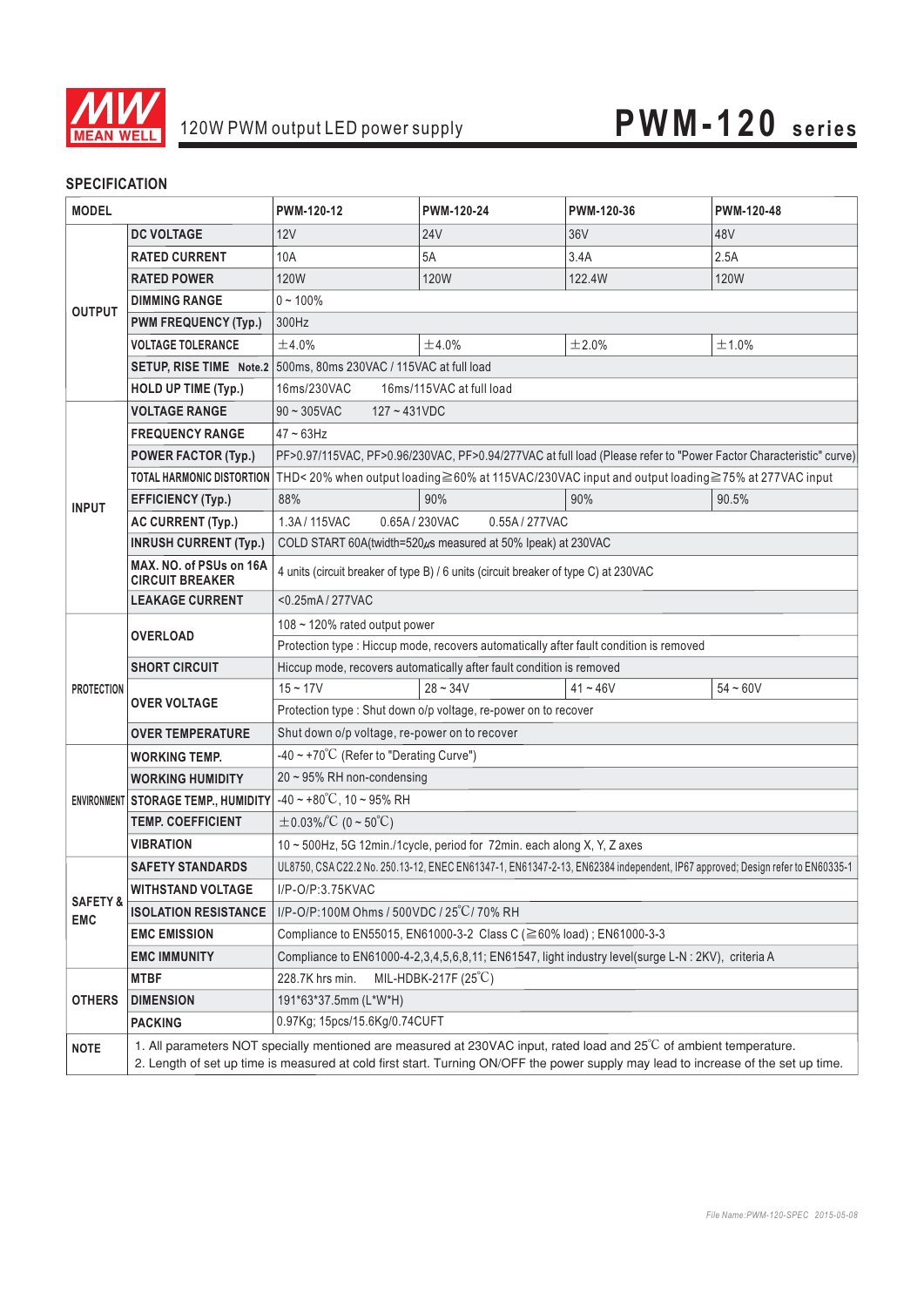

# 120W PWM output LED power supply **PWM-120 series**

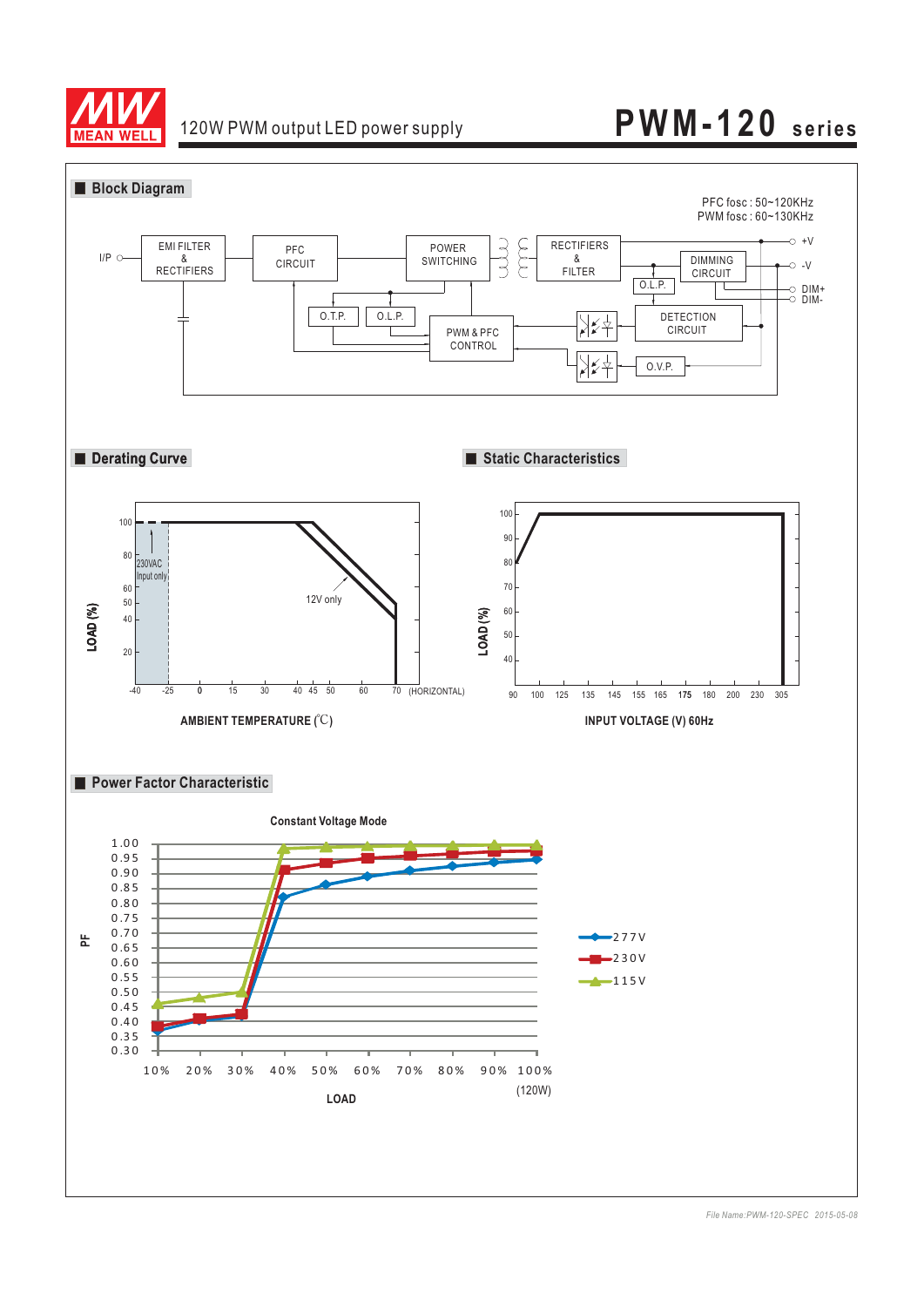

#### **EFFICIENCY vs LOAD (48V Model)**



### **DIMMING OPERATION**

The PWM style output is a simple switching of supply ON/OFF at a rate so fast that the human eye cannot see LED flickering. Duty cycle describes the proportion of time when output voltage is ON relative to the entire period of time. It is expressed in percentage, 100% being fully ON (maximal brightness) and a low duty cycle corresponding to lower brightness. With built-in 3 in 1 dimming function, the duty of the PWM style output can be adjusted through output cable by connecting a resistance or 0~10Vdc or 10V PWM signal between DIM+ and DIM-.

### ◎**Connection**

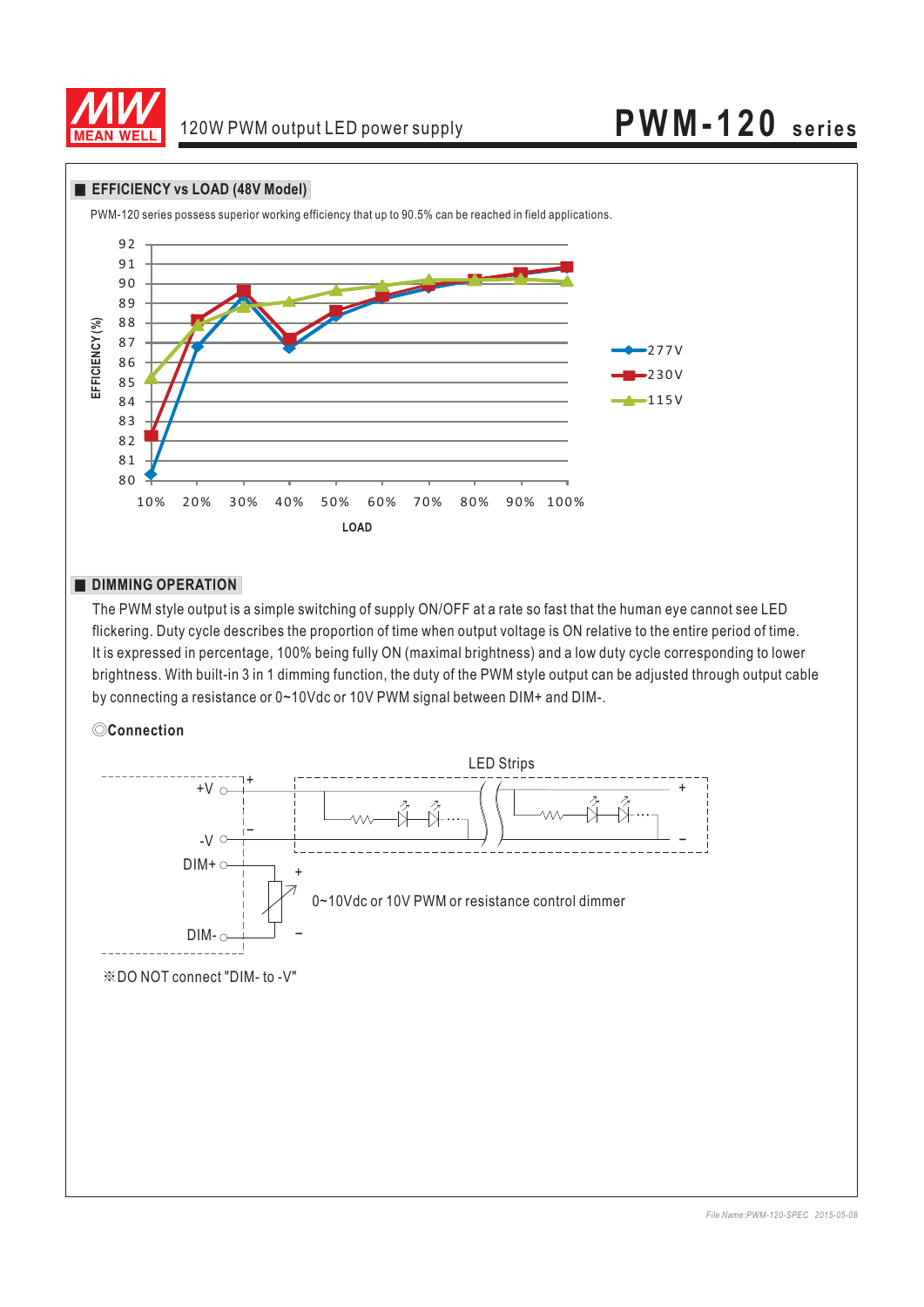

# 120W PWM output LED power supply **PWM-120 series**



*File Name:PWM-120-SPEC 2015-05-08*